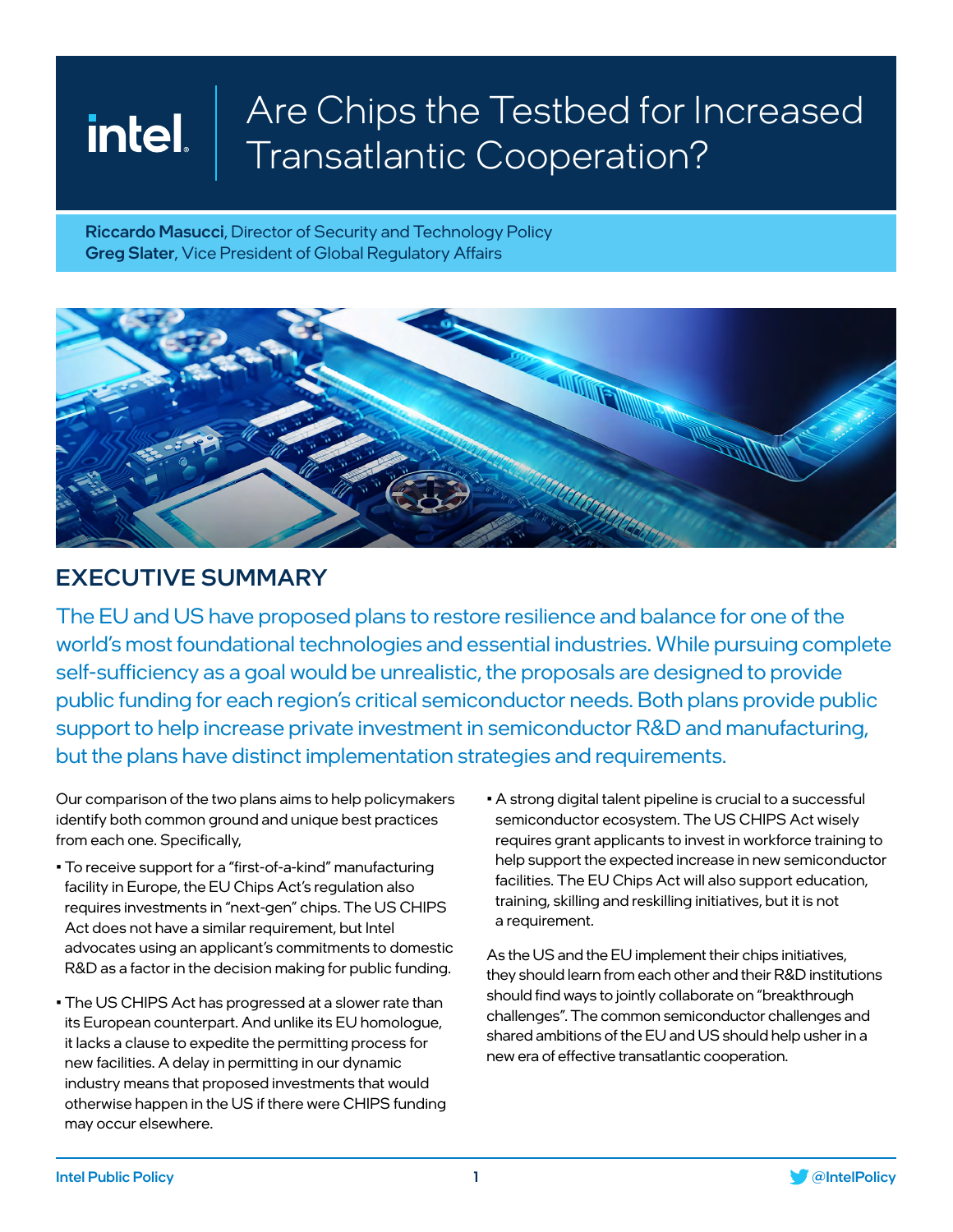### A Tale of Two Strategies

Two different regions, but similar semiconductor supply challenges and technological ambitions requiring significant government action. The initiatives chosen by the EU and US to address those challenges and ambitions? Separate proposals to level the playing field, increase R&D, and rebalance the semiconductor supply chain. To help

policymakers on both sides of the Atlantic understand the potential impacts of their respective initiatives, we analyze key similarities and differences between the [Creating Helpful](https://www.semiconductors.org/chips/)  [Incentives to Produce Semiconductors \(CHIPS\) for America](https://www.semiconductors.org/chips/)  [Act](https://www.semiconductors.org/chips/) and the [EU Chips Act](https://ec.europa.eu/commission/presscorner/detail/en/qanda_22_730) (a package of initiatives).<sup>1</sup>

## Common Transatlantic Semiconductor Objectives

Both initiatives aim to reinvigorate semiconductor R&D to increase technology leadership, and increase domestic chipmaking manufacturing capacity to enhance supply chain resilience. We compare below how the US and EU initiatives meet these common objectives.

#### Reinvigorate chipmaking R&D to increase technology leadership

While the EU chipmaking ecosystem has innovation giants like IMEC, too few companies in the EU and US can sustain the level of R&D required to solve breakthrough problems that will be required to keep innovating at the pace demanded by Moore's Law. To regain semiconductor leadership, EU and US leaders have allocated 20% or more out of a total of ~\$47B (€43B) and \$52B, respectively, to advanced semiconductor R&D to enable next generation technologies. Both the US CHIPS Act and EU Chips Act have provisions designed to connect new and existing semiconductor R&D initiatives together to fill gaps in a chip technology's innovation journey from lab to fab—i.e., from pre-competitive research to prototyping, pilot lines and high-volume manufacturing. The US CHIPS Act's broad R&D program is the National Semiconductor Technology Center (NSTC), which will be coordinated with other narrower programs such as the National Advanced Packaging Manufacturing Program and a new Manufacturing USA institute. The EU Chips Act creates the Chips for Europe Initiative as its innovation lead, building on existing programs like Horizon Europe and Digital Europe.



To regain semiconductor leadership, EU and US leaders have allocated 20% or more out of a total of  $\sim$ \$47B ( $\epsilon$ 43B) and \$52B, respectively, to advanced semiconductor R&D to enable next generation technologies.

Given the magnitude of the challenge, Intel strongly supports EU-US cooperation on pre-competitive semiconductor R&D. We benefit from our bilateral R&D programs with CEA-Leti (France), IMEC (Belgium), and Fraunhofer (Germany) on photoresist and advanced packaging projects. On an industry level, IMEC could be a valuable contributor working with the NSTC and US industry in exploring breakthrough challenges and prototyping new technologies. Those challenges could include, as examples, patterning technologies beyond today's Extreme Ultra-Violet lithography; transistor stacking process flows for improved density; and finding new interconnect materials for improved density, performance, and reliability.



<sup>&</sup>lt;sup>1</sup> EU Chips Act Package: Proposal for a Regulation establishing a framework of measures for strengthening Europe's semiconductor ecosystem (Chips Act) [hereinafter "Proposed Regulation"]; Communication from the Commission: A Chips Act for Europe; Proposal for a Council Regulation amending Regulation (EU) 2021/2085 establishing the Joint Undertakings under Horizon Europe, as regards the Chips Joint Undertaking; Commission Recommendation on a common Union toolbox to address semiconductor shortages and an EU mechanism for monitoring the semiconductor ecosystem; available at [https://digital-strategy.ec.europa.eu/en/library/](https://digital-strategy.ec.europa.eu/en/library/european-chips-act-communication-regulation-joint-undertaking-and-recommendation) [european-chips-act-communication-regulation-joint-undertaking-and-recommendation.](https://digital-strategy.ec.europa.eu/en/library/european-chips-act-communication-regulation-joint-undertaking-and-recommendation) US CHIPS Act**:** Pub. Law. No 116–283 (January 1, 2021), William M. (Mac) Thornberry National Defense Authorization Act for Fiscal Year 2021; TITLE XCIX – Creating Helpful Incentives to Produce Semiconductors for America Act; available at [https://www.congress.gov/116/plaws/publ283/PLAW-116publ283.pdf.](https://www.congress.gov/116/plaws/publ283/PLAW-116publ283.pdf)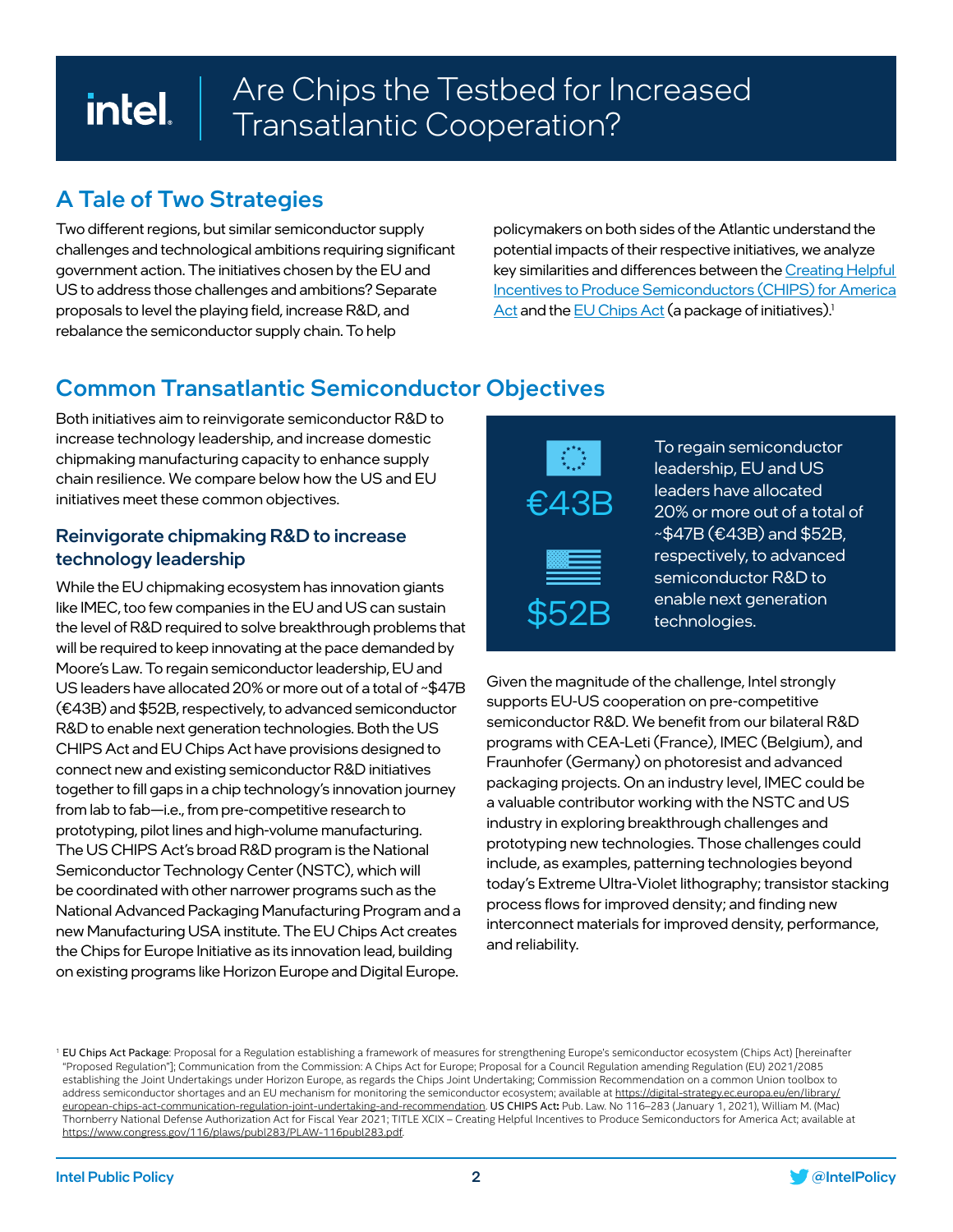#### Increase domestic chipmaking manufacturing capacity to enhance supply chain resilience

Both the US and EU have seen huge declines in their share of chipmaking manufacturing capacity and now face excessive dependency on East Asia, especially for leading edge chips. Many defense and supply chain analysts have highlighted this condition as a significant vulnerability.<sup>2</sup> Conflict in the Ukraine and the COVID pandemic, along with soaring semiconductor demand, are painful reminders of the fragility of the semiconductor industry's supply chain. Accordingly, the US CHIPS Act and EU Chips Act provide a mechanism to stimulate the massive private investment required to restore domestic capacity.

However, neither EU nor US policymakers aim for complete self-sufficiency; rather, both want to mobilize enough funding to help build a threshold level of chipmaking capability to serve their most critical needs—especially given the very expensive nature of semiconductor facilities (e.g., more than \$10 billion for just one leading edge fab!) In Europe, public support can now be obtained for manufacturing, front- or back-end, if done in "first-of-a-kind" facilities (i.e., beyond state-of-the-art in the EU). In the US, the funding is broader and aimed at facilities that are "in the interest of the United States"; the Department of Commerce also can consider whether the applicant is "responsive to [US] national security needs or requirements..."<sup>3</sup> The significant economic growth, budgetary benefits, as well as employment and talent creation generated by new investments in semiconductor capacity have been well documented by analysts. These analysts also stress that investment in more advanced semiconductor research and leading-edge manufacturing investments in the US and EU will produce the greatest benefits.<sup>4</sup>



In Europe, investors that need public support for "first-of-akind" facilities also must commit to invest in "next-gen chips." No such requirement explicitly exists under the US CHIPS Act, although Intel has suggested to the Department of Commerce that it consider a grant applicant's contribution to R&D in the US when evaluating whether to support a qualified manufacturing project.<sup>5</sup>

Unlike the EU Chips Act, the US CHIPS Act requires an applicant to invest in workforce training programs as a condition of receiving public support for a new semiconductor facility and allows the applicant to use part of that support to help develop the needed workforce. A strong digital talent pipeline is essential to long term support for an expanding semiconductor ecosystem, which the EU Chips Act acknowledges by seeking to attract new talent to address the skills shortage and by supporting education, training, skilling and reskilling programs as part of its Chips for Europe Initiative. Talent availability is more critical than in the past because manufacturing sites like the new ones Intel is developing in Ohio and Magdeburg typically will be much bigger than they used to be.

<sup>2</sup> E.g., Securing Defense-Critical Supply Chains: An Action Plan developed in response to President Biden's Executive Order 14017, Department of Defense, at 33-34 & Figure 5 (February 2022); available at<https://media.defense.gov/2022/Feb/24/2002944158/-1/-1/1/DOD-EO-14017-REPORT-SECURING-DEFENSE-CRITICAL-SUPPLY-CHAINS.PDF>.

<sup>3</sup> US CHIPS Act, *supra* note 1, Section 9902(a)(2)(C)(i)(II) & 9902(a)(2)(C)(ii)(III).

<sup>4</sup> *See* "Europe's urgent need to invest in a leading-edge semiconductor ecosystem," Kearney, available at [https://www.kearney.com/documents/20152/272966470/Europes+ur](https://www.kearney.com/documents/20152/272966470/Europes+urgent+need+to+invest+in+a+leading-edge+semiconductor+ecosystem.pdf/f3ec1e30-b8ff-b367-417c-62cf476342ea?t=1636582354000)[gent+need+to+invest+in+a+leading-edge+semiconductor+ecosystem.pdf/f3ec1e30-b8ff-b367-417c-62cf476342ea?t=1636582354000](https://www.kearney.com/documents/20152/272966470/Europes+urgent+need+to+invest+in+a+leading-edge+semiconductor+ecosystem.pdf/f3ec1e30-b8ff-b367-417c-62cf476342ea?t=1636582354000); "Government Incentives and US Competitiveness in Semiconductor Manufacturing," BCG and SIA (September 2020), available at [https://web-assets.bcg.com/27/cf/9fa28eeb43649ef8674fe764726d/](https://web-assets.bcg.com/27/cf/9fa28eeb43649ef8674fe764726d/bcg-government-incentives-and-us-competitiveness-in-semiconductor-manufacturing-sep-2020.pdf) [bcg-government-incentives-and-us-competitiveness-in-semiconductor-manufacturing-sep-2020.pdf](https://web-assets.bcg.com/27/cf/9fa28eeb43649ef8674fe764726d/bcg-government-incentives-and-us-competitiveness-in-semiconductor-manufacturing-sep-2020.pdf).

<sup>5</sup> *See generally* Intel Corporation Comments on "Incentives, Infrastructure, And Research and Development Needs to Support a Strong Domestic Semiconductor Industry," Department of Commerce, Part 2, at pp. 6-8 (Federal Register Notice of January 24, 2022, DOC-2021-0010), available at <https://www.regulations.gov/comment/DOC-2021-0010-0196>.

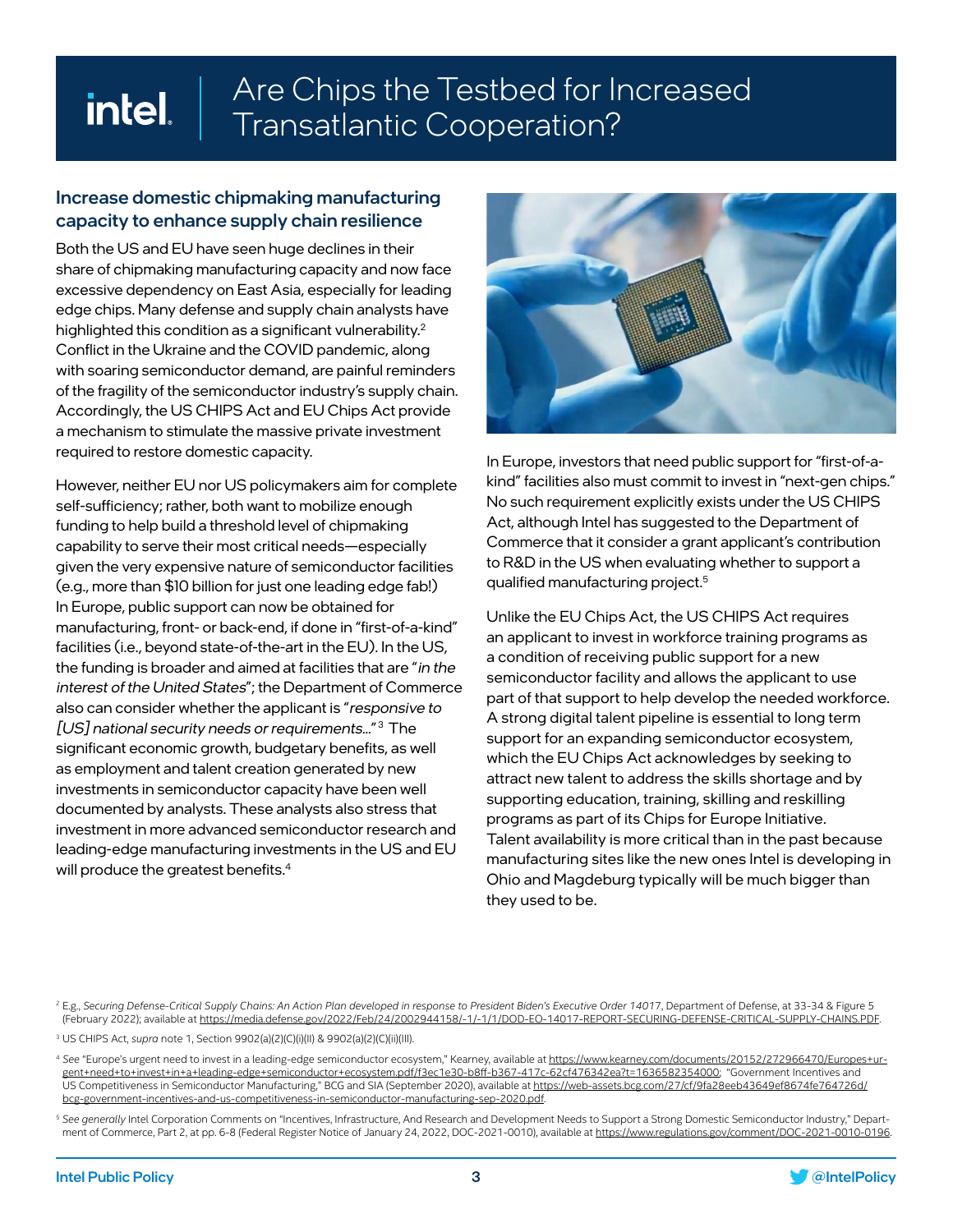# A Shared Sense of Urgency

A crucial takeaway is that policymakers on both continents have accurately identified the global imbalance in chipmaking as a major and immediate risk to their respective economies, national security, and technological leadership. The US, however, has moved much slower than the EU in finalizing its incentive initiative despite a sense of urgency among many in the US government.

The US CHIPS Act originated in the Spring of 2020, and the law was enacted on January 1, 2021. Now, 16 months later, that Act is still not funded. US Senate Commerce Committee Chair Maria Cantwell recently lamented,

" I am pretty sure that if we would have passed the funding a year ago out of the US Senate and it would have been adopted and gone to the President's desk, we would be in a different supply chain issue today . . . if we continue to delay this issue, the investment is going to go somewhere else."6

US Secretary of Commerce Gina Raimondo similarly stated,

" Each day we delay in getting this [funding] bill to the President's desk, our foreign competitors gain an edge on the United States."7

By way of comparison, the same sense of urgency drove the publication of the EU Chips Act within five months of its birth,<sup>8</sup> and although the proposed regulation will need European Parliament and Council approval, its guiding principles are applicable now per the European Commission's Communication. Yet we note that the funding for the EU Chips Act programs is fuzzier compared to the proposed funding for the US CHIPS Act, and that private investment will constitute a large portion of the €43B amount.

The EU Chips Act has another implementation advantage over the US CHIPS Act. Due to the overriding public interest in first-of-a-kind facilities in Europe, the EU Chips Act requires Member States to expedite permitting processes for these facilities and even allows "derogations in permit granting procedures, including in certain environmental assessments" if other conditions are met.<sup>9</sup> Unfortunately, the US CHIPS Act has no such provisions. The problem: Permitting of manufacturing facilities supported by US CHIPS Act money could take several years if the National Environmental Policy Act applies—a delay that would seriously impede the ability of the US semiconductor industry to catch up and compete. In our dynamic and highly competitive industry, a delay of just a few months could mean the death knell for a new project when the investor has another viable location that can meet its timing requirements. The US government should learn from the EU Chips Act's provisions on permitting, especially considering Europe's sustainability goals and commitment to protect the environment (e.g., "European Green Deal").

6 168 Cong. Rec. S2002 (daily ed. Apr. 6, 2022) (statement of Sen. Cantwell); available at [https://www.congress.gov/117/crec/2022/04/06/168/61/CREC-2022-04-06-pt1-](https://www.congress.gov/117/crec/2022/04/06/168/61/CREC-2022-04-06-pt1-PgS2002.pdf) [PgS2002.pdf.](https://www.congress.gov/117/crec/2022/04/06/168/61/CREC-2022-04-06-pt1-PgS2002.pdf)

<sup>7</sup> Statement By Commerce Secretary Raimondo on the Senate's Vote to Move the Bipartisan Innovation Act One Step Closer to Conference (March 28, 2022); available at <https://www.commerce.gov/news/press-releases/2022/03/statement-commerce-secretary-raimondo-senates-vote-move-bipartisan>.

<sup>8</sup> State of the Union speech by President Ursula Von Der Leyen (15 September 2021) available at [https://ec.europa.eu/commission/presscorner/detail/en/SPEECH\\_21\\_4701,](https://ec.europa.eu/commission/presscorner/detail/en/SPEECH_21_4701) followed by a blogpost by Thierry Breton (same date) available at <https://www.linkedin.com/pulse/how-european-chips-act-put-europe-back-tech-race-thierry-breton/> ("We will present a new European Chips Act. We need to link together our world-class research, design and testing capacities. We need to coordinate EU and national investment along the value chain. The aim is to jointly create a state-of-the-art European chip ecosystem, including production. That ensures our security of supply and will develop new markets for ground-breaking European tech.")

<sup>9</sup> Proposed Regulation, supra note 1, Art. 14.